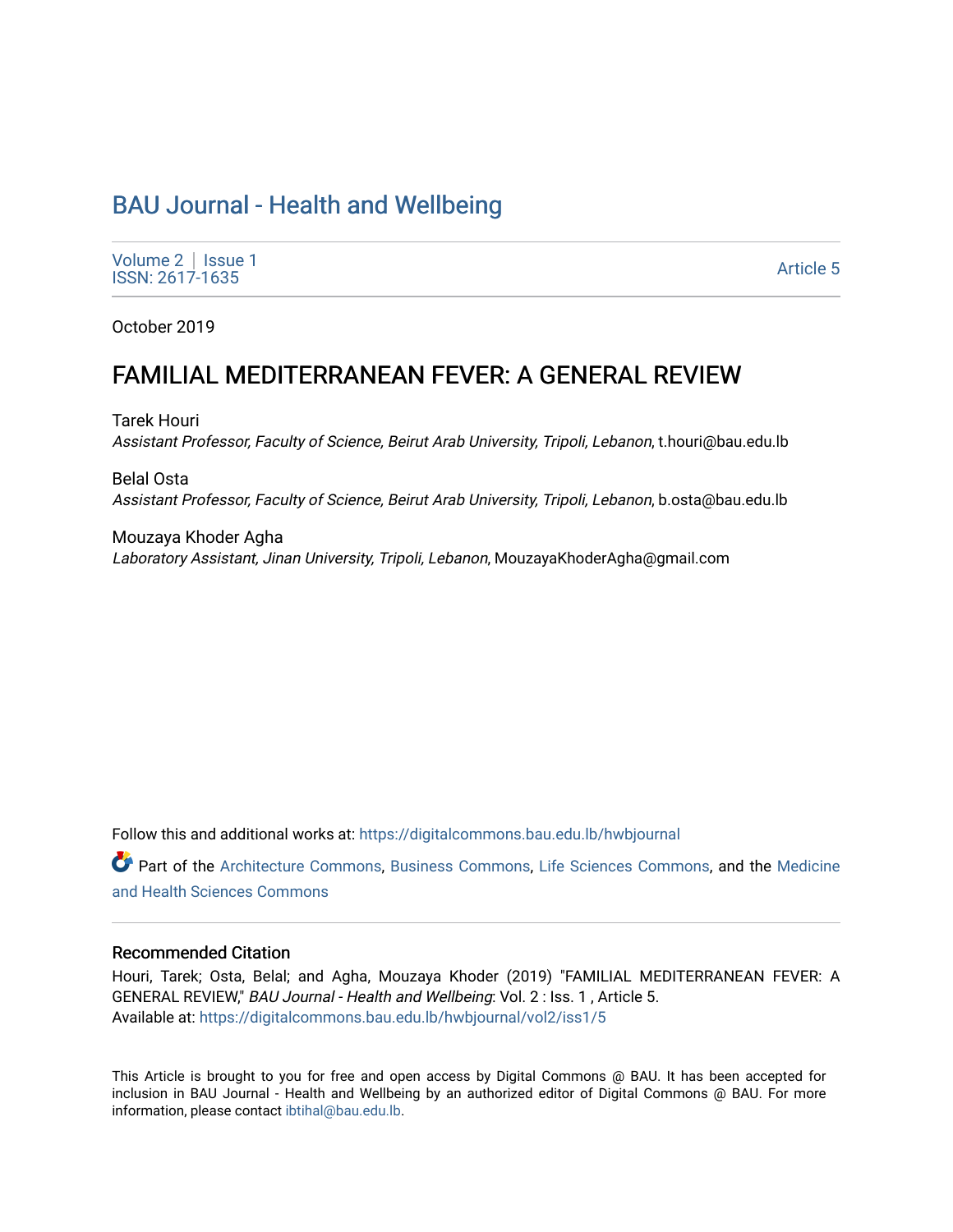## FAMILIAL MEDITERRANEAN FEVER: A GENERAL REVIEW

## Abstract

Familial Mediterranean Fever (FMF) is an autosomal recessive inherited disease, which is accompanied by recurrent attacks of fever and serositis. It can be distinguished into two types. Type 1, is associated with recurrent short episodes of inflammation and polyserositis; type 2, is characterized by the accumulation of serum amyloid A mainly in the kidney leading to amyloidosis. The etiology of this disease is due to mutations in the MEFV gene, which encodes the protein "pyrin". These mutations cause the uncontrolled production of proinflammatory cytokines including interleukin 1. Genetic analysis is important to confirm the diagnosis in the patients. Colchicine is the drug of choice. However, some people are resistant to this drug. In such cases, newer biologic agents have used in the treatment of the disease. This review aims to discuss the most recent advances about FMF including the major symptoms, the diagnosis, the genetics and the management.

## Keywords

Familial Mediterranean Fever, amyloidosis, MEFV gene, pyrin, colchicine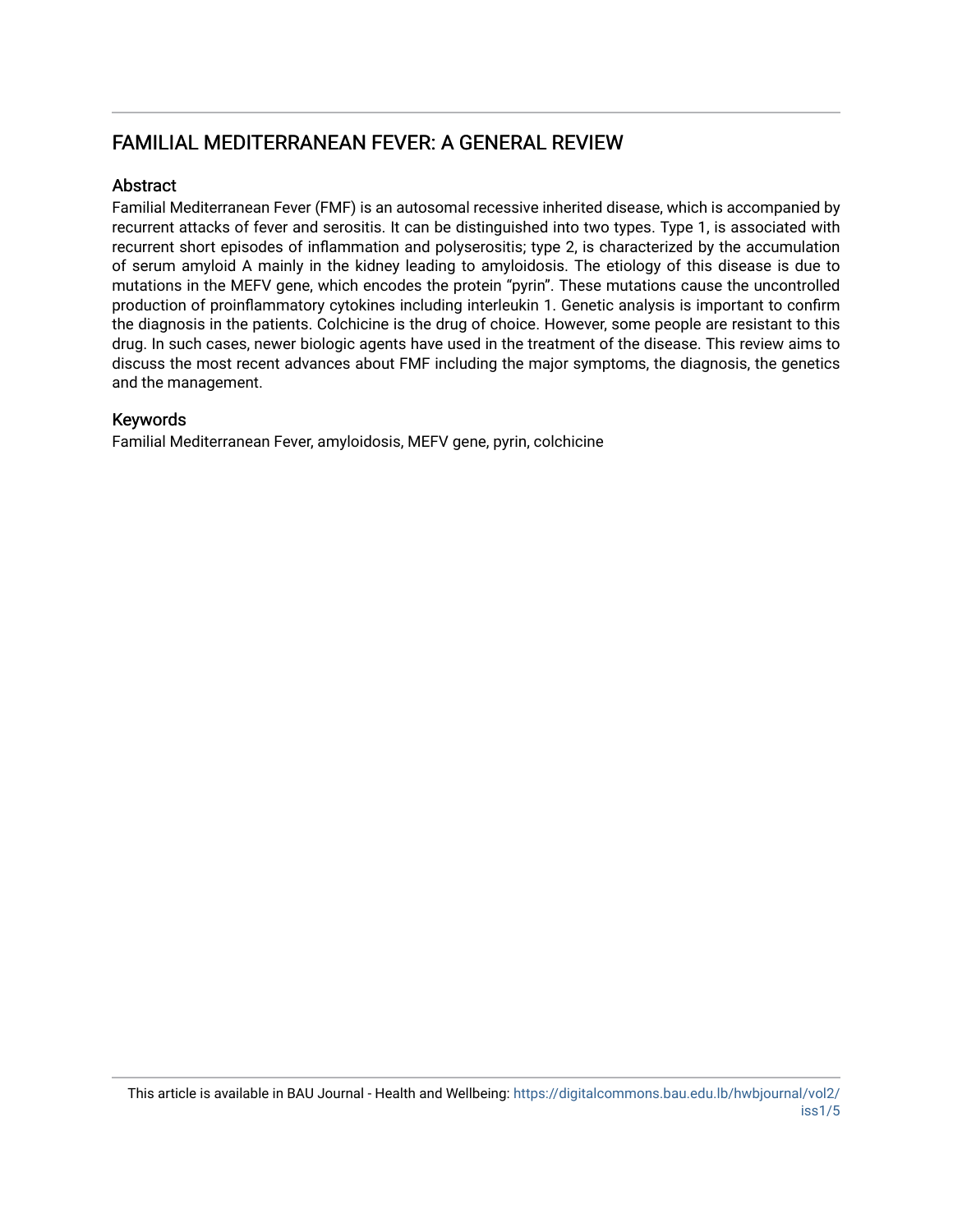## **1. INTRODUCTION**

Familial Mediterranean Fever (FMF) is an autosomal recessive disease with a periodic autoinflammatory pattern that can be distinguished from PFAPA by a family history and a differential diagnosis (Jamilloux et al., 2017). This disorder is mainly affecting the populations from Mediterranean ancestry including Arabs, Turks, Armenians and Jews (Heller et al., 1958). Despite this common prevalence, it can also be found in populations of non-Mediterranean ancestry as some cases were reported in Japanese, Chinese and Korean people (Ben-Chetrit and Levy, 1998; Ben-Chetrit and Touitou, 2009; Lee et al., 2016; Kimura et al., 2018). Although most commonly known as FMF, this disease appeared under various other names, the most used of which were: recurrent polyserositis, periodic peritonitis and periodic disease (Zadeh et al., 2011).

It possesses two phenotypes leading to two types 1 and 2. FMF type 1 includes a variety of mild signs like inflammation, peritonitis, fever and pleuritis. FMF type 2 is more serious since it causes amyloidosis in an asymptomatic individual that affects mainly the kidney (Pras, 1998; Kone Paut et al., 2000; Dember, 2006; Ben-Chetrit and Backenroth, 2001). The main cause of this disease is a mutation in chromosome 16 attacking the MEFV gene (Ostring and Singh-Grewal, 2016). Proinflammatory cytokines related to these mutations including IL-1β and IL-18 are known to cause excess inflammation (Chae et al., 2006; Kim et al., 2015; Chae et al., 2011). Diagnosis depends on symptoms and it is based on molecular genetic testing and on multiple serum cytokine profiling (Zadeh et al., 2011; Koga et al., 2016). The mainstay of treatment is life-long colchicine drug given daily to reduce the symptoms of the disease (Goldfinger, 1972; Sönmez et al., 2016; Ozdogan and Ugurlu, 2019). Unfortunately, the use of this drug has been complicated by resistance in a minority of patients. Since carriers of FMF show significantly elevated levels of serum TNF alpha, IL-1, and IL-6, FMF patients with insufficient response to colchicine were successfully treated with anti IL-1, anti IL-6, or TNF inhibitors drugs. Therefore, it is best to use colchicine in combination with biologics such as anakinra and canakinumab (Belkhir et al., 2007; Grattagliano et al., 2014; Alghamdi, 2017; Ozdogan and Ugurlu, 2019; El Hasbani et al., 2019). Scientist's discoveries concerning FMF throughout the years summarized in Table 1.

## **2. SYMPTOMS OF FMF**

#### **2.1. Common Symptoms**

Recurrent attacks of fever mainly during the early childhood (El Shanti et al., 2006). The duration of attacks is 1 to 3 days and the time between them is variable depending on the patients (Ostring and Singh-Grewal, 2016).

#### a. Abdominal attacks

About 95% of the patients experience abdominal pain. Physicians often report signs of rigidity of the abdominal muscles, abdominal distensions and rebound tenderness in patients suffering from FMF (Shohat and Halpern, 2010).

| Dates:                | <b>Historical Events:</b>                                                                                                                                               | Ref                              |
|-----------------------|-------------------------------------------------------------------------------------------------------------------------------------------------------------------------|----------------------------------|
| Second Century<br>AD. | Galen described cyclic fever that he linked to different moon phases                                                                                                    | (Reimann, 1951)                  |
| Past 200 yrs.         | Many authors described a syndrome associated with recurrent attacks of<br>fever , abdominal , chest and joint pain                                                      | (Adwan, 2015)                    |
| 1820                  | Colchicine was named by the French chemists Pellelier and Caventon                                                                                                      | (Golfinger,<br>1972)             |
| 1908                  | Janeway and Mosenthal described a young girl with intermittent fever and<br>abdominal pain that refer it to FMF instead of any other auto inflammatory<br>syndrome      | (Janeway and<br>Mosenthal, 1908) |
| 1945                  | Siegal announced the first exact description of FMF which later appeared<br>other names including: Catten-Namou syndrome and<br>under various<br>periodic disease       | (Siegal, 1945)                   |
| 1948                  | Reimann who described the term periodic disease explained that many<br>adjectives are used interchangeably before the noun indicating the<br>outstanding characteristic | (Reimann, 1948)                  |
| 1951                  | Two French physicians Cattan and Namou realized the association of FMF<br>with renal disease                                                                            | (Cattan and<br>Namou, 1951)      |

Table 1: This table shows scientist's discoveries concerning FMF throughout the years.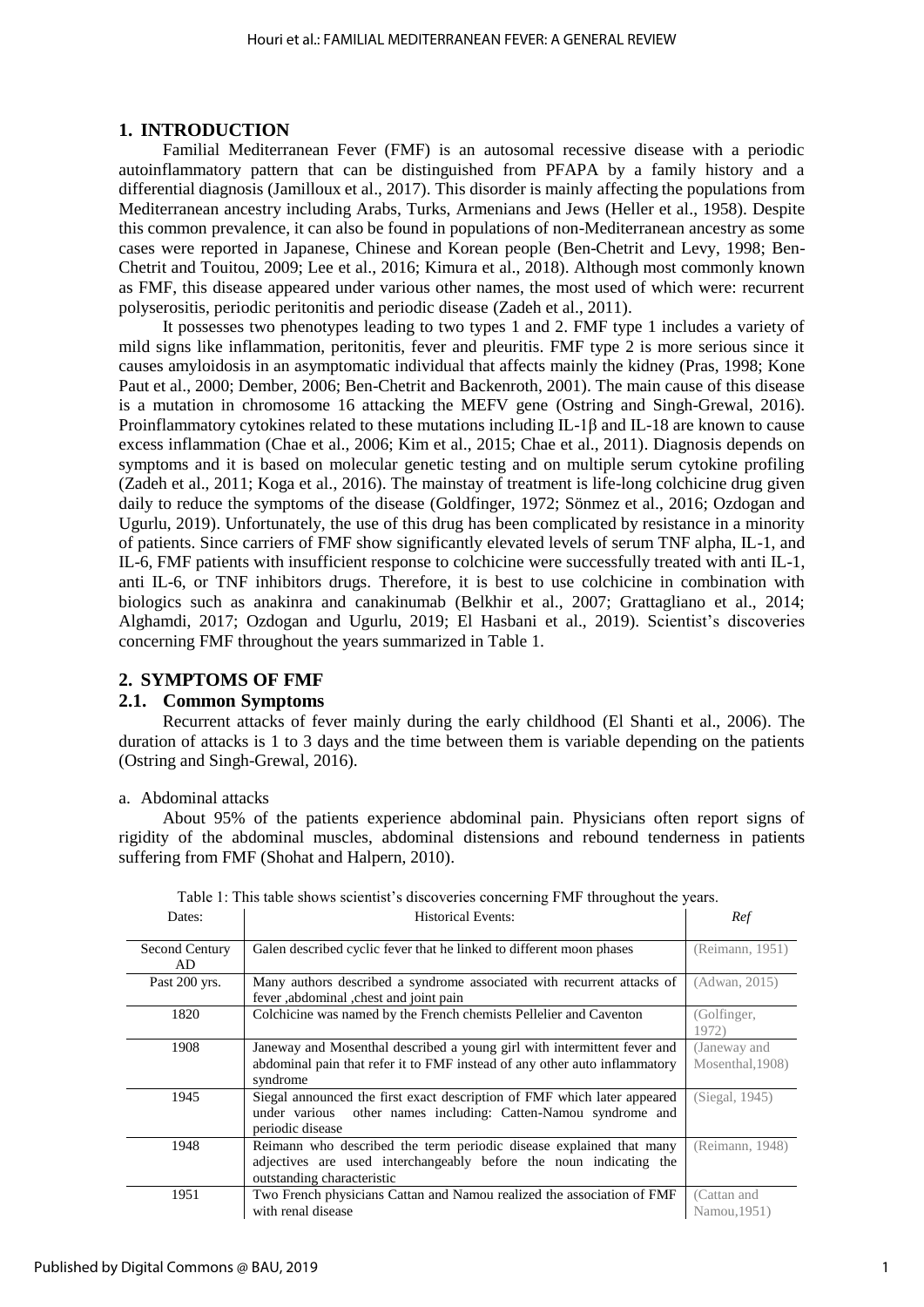#### Continue Table 1

| 1958 | -Tuqan at the American University of Beirut in Lebanon indicate the<br>occurrence of amyloidosis<br>-Heller et al confirm the genetic nature of the disease                                       | (Tugan, 1958;<br>Heller et al.,<br>1958)                                        |
|------|---------------------------------------------------------------------------------------------------------------------------------------------------------------------------------------------------|---------------------------------------------------------------------------------|
| 1972 | Colchicine introduced as a prophylactic treatment in FMF which decreases<br>the hazards of amyloidosis                                                                                            | (Hartung, 1954)                                                                 |
| 1974 | The efficacy of colchicine confirmed through random controlled trails                                                                                                                             | (Goldstein and<br>Schwabe, 1974;<br>Zemer et al.,<br>1974)                      |
| 1976 | Trails confirmed that colchicine acts by inhibiting leukocyte migration                                                                                                                           | (Dinarello et al.,<br>1976)                                                     |
| 1997 | Two distinct groups, American and French, identified the MEFV gene by<br>positional cloning                                                                                                       | (The<br>International<br><b>FMF</b><br>Consortium:<br>French FMF<br>Consortium) |
| 2002 | Martinon et al detect a caspase-activating complex called "The<br>Inflammasome" which give the basics for the exact molecular mechanisms<br>in which pyrin participates in the disease process    | (Martinon et al.,<br>2002)                                                      |
| 2007 | Papin et al detect that pyrin binds particular inflammasome components<br>such as caspase-1 and interleukin-1B that was a great discovery to reveal<br>the disease process at the molecular level | (Papin et al.,<br>2007)                                                         |

#### b. Articular attacks:

About 75% of the patients experience articular and joint pain. The three main manifestations are: an elevated fever in the first day, a bilateral fashion of attacks involving large joints of the leg and a gradual decrease in the symptoms after a peak in 24-48 hours (Shohat and Halpern, 2010). The attacks are commonly in the hip or knee but it can emerge to the ankle, shoulder, temporomandibular or sternoclavicular joints (Shohat and Halpern, 2011). As a result, arthritis, arthralgia and myalgia can occur (Ali et al., 2016).

#### c. Pleuritis:

Pleural attacks accompanied with high-peaking fever have been described in 10% of pediatric patients. Physical examination is nonspecific in young patients and is mainly characterized by unilateral chest pain that increases in inspiration, shortness of breath, febrile dyspnea and rapid shallow breathing (Tarantino et al., 2016).

#### d. Pericarditis:

Pericarditis is commonly seen with FMF, presenting usually as chest pain and an increase in ST segment of electrocardiogram. It is difficult to detect when accompanied with pleuritis (El Shanti et al., 2006; Okutur et al., 2008). Yet, massive pericardial effusions and cardiac tamponade have been reported requiring pericardiocentesis (Tunca et al., 2005; Ishak et al., 2006; Sanchez Ferrer et al., 2015).

#### e. Amyloidosis:

Amyloidosis is considered one of the powerful complications caused. It affects the kidney causing a large amyloid deposition in the tissues of this organ as abnormal, insoluble fibers. This accumulation results in nephrotic syndrome and it may lead to end-stage renal disease (ESRD) (Bilginer et al., 2011). Although the kidney is the most organ affected, serum amyloid A (SAA) can be accumulated in the gastrointestinal tract, the liver, the spleen, the thyroid and after a long period in the heart and testes as well (Ben-Chetrit and Levy, 1998; Lofty et al., 2016). The high risk of developing amyloidosis is when the patient does not have a rapid diagnosis after the disease onset and subsequently does not begin with the treatment (Cefle et al., 2005). Varan et al. showed that high CRP levels during the attack-free periods may be a strong risk factor for the development of amyloidosis in patients with FMF (Varan et al., 2019).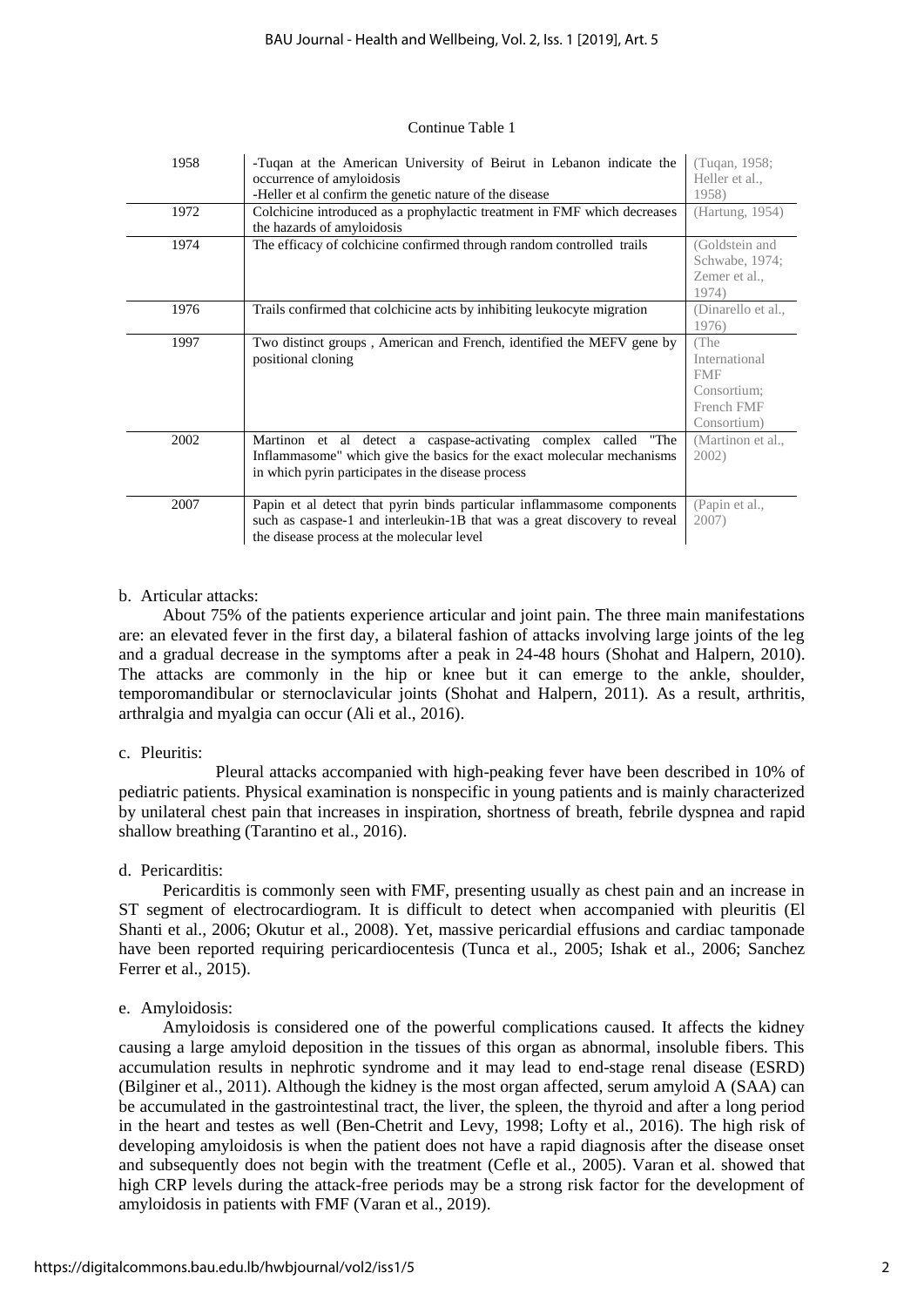#### f. Sleep disturbances:

Poor sleep quality is common in adult FMF patients. Anxiety, depression and fatigue are more frequent in FMF patients than healthy individuals (Kucuksahin et al., 2017).

Makay et al. showed that sleep quality was negatively affected by the number of attacks. Patients with a higher number of attacks were noted to struggle in falling asleep (Makay et al., 2014). In fact, inflammation can contribute to mood disorders and sleep disturbance.

## **2.2. Rare Symptoms**

In rare cases, the common symptoms are accompanied with protracted febrile myalgia, erysipelas-like erythema over the lower limbs, reduced fertility and vasculitides (Ostring and Singh-Grewal, 2016; Shohat and Halpern, 2011).

## **3. DIAGNOSIS OF FMF**

Since FMF usually requires lifelong treatment, it is important to establish a timely, correct diagnosis. During attacks, there is a huge influx of sterile poly-mononuclear leukocytes to affected sites in the body. Therefore, inflammatory serological studies indicate increase in acute phase reactants such as C-reactive protein, fibrinogen, erythrocytes-sedimentation rate and increased white blood cell count with neutrophilia (Zadeh et al., 2011). Occasionally, the presentation is less typical and, molecular genetic testing may be helpful (Sonmez et al., 2016; Soriano and Manna, 2012).

## **3.1. Molecular Genetic Testing**

Diagnostic molecular testing comprises different testing strategies (Booty et al., 2009). Targeted molecular testing for the 12 most common MEFV mutations (E148Q, P369S, F379L, M680I (G/ C), M680I (G/A), I692del, M694V, M694I, K695R, V726A, A744S, and R761H). Example of Targeted Mutation Analysis: Familial Mediterranean fever strip assay. This particular assay is designed to detect the mutations by polymerase chain reaction and reverse hybridization (Ben-Chetrit and Touitou, 2009). Also, offering full sequence analysis of all the coding exons of the MEFV gene to assure accuracy (Zadeh et al., 2011).

## **3.2. Multiple Serum Cytokine Profiling to Identify Combinational Diagnostic Biomarkers in Attacks of Familial Mediterranean fever**

Several studies showed that IL-6 increased in the serum during FMF attacks (Manukyan et al., 2008; Akcan et al., 2003; Gang et al., 1999). IL-6 is a main inflammatory cytokine and as a promising target in this disease. IL-1 signaling plays pathogenic roles in the development of auto inflammatory disease (Chung et al., 2009). On the other hand, IL-17 and IL-18 serum levels of FMF patients both in attack and in remission were significantly higher than those of healthy controls, as well as CXCL10, IL-12p40, and IFN-  $\gamma$  in addition to sCD54 levels, but not significantly higher than the levels of patients in remission. Elevated serum levels of IL-10 along with pro-inflammatory cytokines were reported in FMF patients in attack (Manukyan et al., 2008).

In addition, IL-12 serum level increased in patient in both remission and attacks (Ben-Zvi and Livneh, 2011; Erken et al., 2006).

#### **4. MOLECULAR AND GENETICS**

There is a wide number of MEFV mutations linked with FMF. Across all FMF patients, nearly around 80% of MEFV mutations are accounted for by E148Q, M680I, M694I, M694V, and V726A. The percentages for the particular mutation in a single mutation cases differ by the population under study (Aslan, 2011). The studies also indicate that individuals with 1 MEFV mutation exhibit symptoms that are often less severe than individuals with 2 mutations, and they also show higher levels of other inflammation markers than individuals with no mutations.

 Studies are beginning to appear in the literature that attempt to identify the reasons that the typically recessive MEFV mutation begins to behave as if dominant, thereby causing the clinical symptoms of FMF (Touitou, 2013). The body evidence is suggesting that the environmental and epigenetic sources are important in triggering disease expression in patients with a single mutation (Jeru et al., 2013).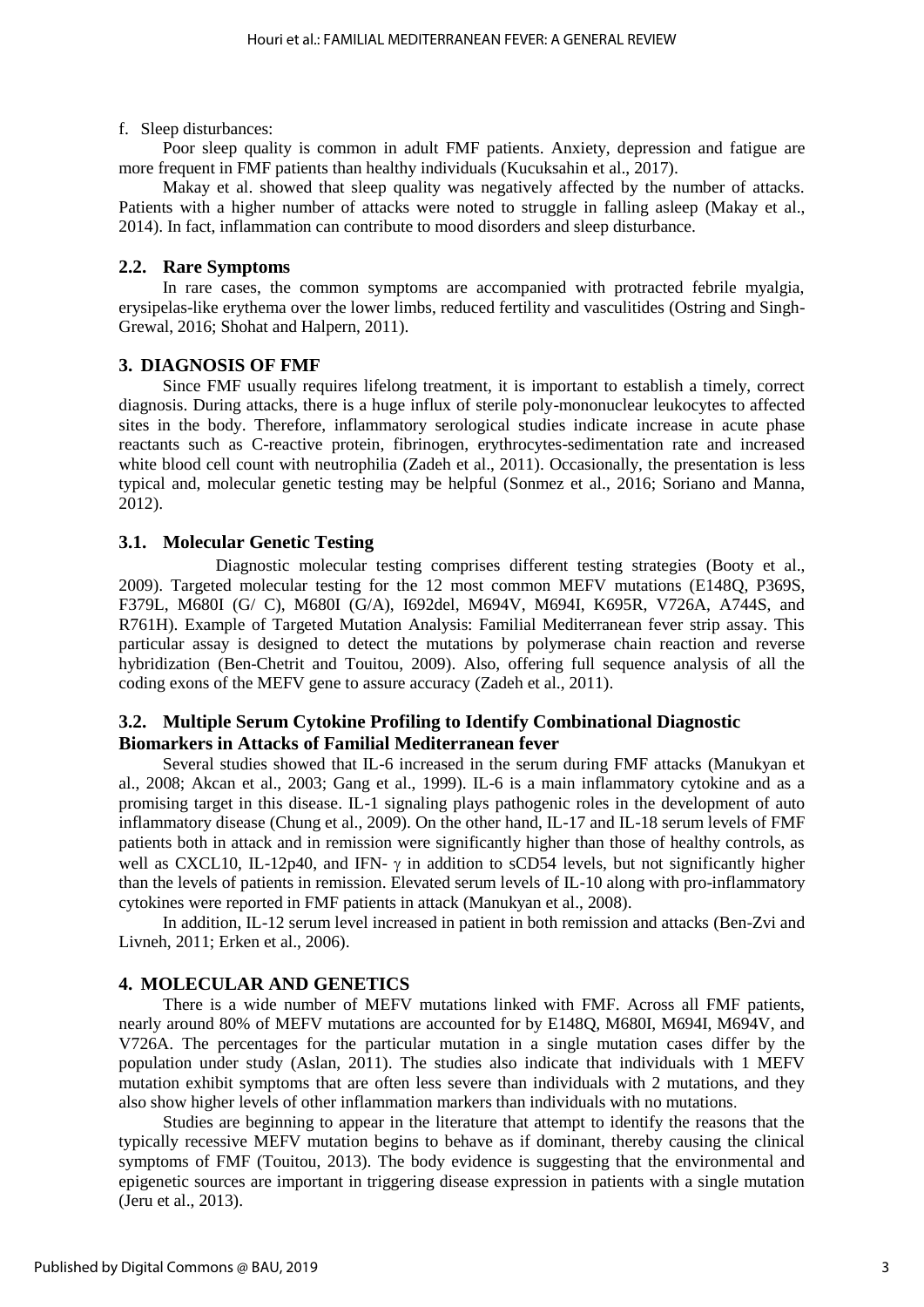Recently, studies showed that a heterozygote state might also result in the disease. Mutations are located in MEFV as mentioned earlier and encode a protein called pyrin/marenostrin/TRIM20. Among more than 300 mutations in the MEFV gene are now the most common in classically affected populations. There are mutations in 6 of the 10 exon of the MEFV (1, 2,3,5,9, and 10), where the three hot spots mutations are on exon 2 and 10 (E148Q, E148V/ M694V, M694I, M694 del/ M680I (G/C), M680 (G/A), M680L). There are 29 known mutations (26 missense, 1 nonsense, 2 small deletions). Phenotypes ranges from mild (E148Q mutation is the mildest and least penetrant) to severe (genotype include 2 mutations in the gene codon 680 or 694) (Giaglis et al., 2007).

## **5. PYRIN PROTEIN**

## **5.1. Pyrin Structure and Protein-protein Interaction**

MEFV gene encodes for the protein called pyrin. It is composed of an N-terminal RING domain, B-box domain and a C-terminal coiled-coil domain where most mutations are found (Manukyan and Aminov, 2016). There are several interactions between pyrin and many other proteins and oligomers, Figure 1. For example, the PYD domain interacts with an adapter protein called apoptosis-associated speck-like protein (Richards et al., 2001).



Fig.1: Schematic outline of pyrin structure ((Rosalie Heilig and Petr Broz, 2018)

## **5.2. Regulation of Innate Immunity by Pyrin**

Through the PYD domain, pyrin regulates IL-1β activation resulting in proinflammatory (Yu et al., 2006, Seshadri et al., 2007; Gavrilin et al., 2012) or antiinflammatory (Chae et al., 2006; Papin et al., 2007; Hesker et al., 2012) effects. Most of the studies suggest that the NALP3 inflammasome complex has a significant impact in the pathogenesis of FMF (Papin et al., 2007; Omenetti et al., 2014).

## **5.3. Pyrin and Danger Signals**

A new interaction of pyrin with the adaptor protein PSTPIP1which regulates the cytoskeleton was confirmed by Waite et al (Waite et al., 2009). The correlation between pyrin and the cytoskeleton is confirmed by the efficiency of colchicine (Zemer et al., 1986). Table 2. Shows different drugs used in treatment of FMF.

## **5.4. Roles of Pyrin**

Pyrin functions in inflammasome assembly (Vajjhala et al., 2014), by sensing intracellular danger signals (Kim et al., 2015; Dumas et al., 2014; Xu et al., 2014) and activation of mediators of inflammation by the inflammasome (IL-1β, IL-18) (Kim et al., 2015; Chae et al., 2011). In addition, it plays a role in apoptosis (Richards et al., 2001; Martinon et al., 2001; Gumucio et al., 2002) in pyrin-cytoskeleton interactions (Waite et al., 2009) and in autophagy of innate immunity regulators (Kimura et al., 2015).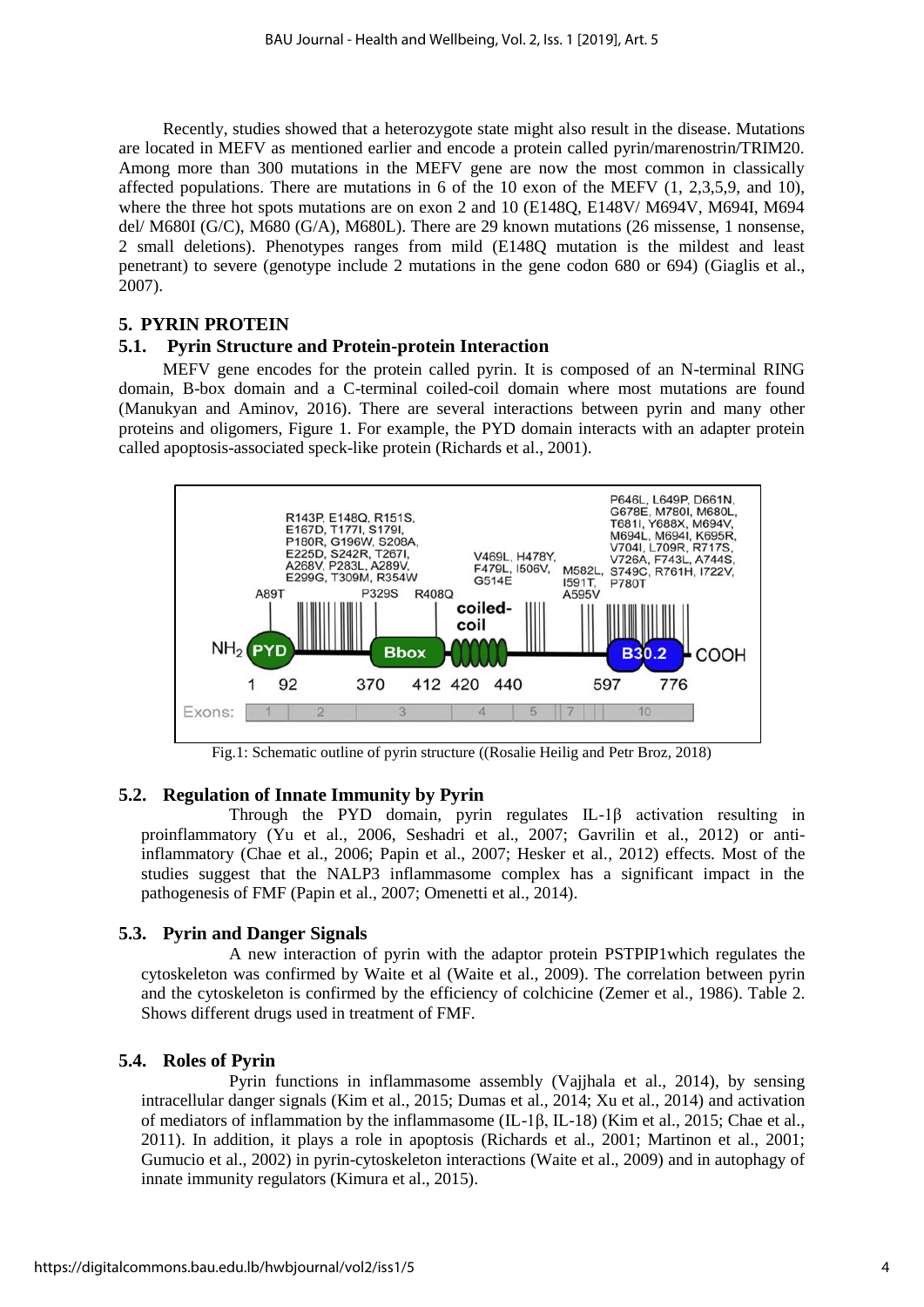| <b>Different</b><br>drugs                             | Uses                                                                                                                                                                                               | Ref                                                                           |
|-------------------------------------------------------|----------------------------------------------------------------------------------------------------------------------------------------------------------------------------------------------------|-------------------------------------------------------------------------------|
| Steroids or<br>narcotics                              | Provide temporary relief of pain before definitive diagnosis                                                                                                                                       | (Zadeh et al.,<br>2011)                                                       |
| Nonsteroidal<br>anti-<br>inflammatory<br>drugs        | Treat fever and pain                                                                                                                                                                               | (Zadeh et al.,<br>2011)                                                       |
| Etanercept,<br>infliximab,<br><b>or</b><br>adalimumah | Control FMF attacks such as chronic arthritis and sacroiliitis                                                                                                                                     | (Bilgen et al.,<br>2011)                                                      |
| Anakinra                                              | Suppresses inflammation                                                                                                                                                                            | (Grattagliano et<br>al., 2014)                                                |
| Colchicine                                            | The mainstay of treatment since 1972. It increases the quality of<br>life and prevents the development of amyloidosis and the<br>recurrence of febrile attacks                                     | (Goldfinger,<br>1972; Sonmez et<br>al., 2016;<br>Ozdogan and<br>Ugurlu, 2019) |
| Tocilizumab                                           | Controls the signs related to the attacks, and prevents the<br>development of AA amyloidosis                                                                                                       | (Ugurlu et al.,<br>2017; Migita et<br>al., 2018)                              |
| Canakinumab                                           | Improves renal functions, reduces attacks, decreases the level of<br>high-level laboratory findings associated with FMF and is an<br>effective therapy to patients who are resistant to colchicine | (Yazilitas et al.,<br>2018; Berdeli et<br>al., 2019)                          |

| Table 2: Drugs used in the treatment of FMF. |  |
|----------------------------------------------|--|
|----------------------------------------------|--|

## **6. CONCLUSION**

This monogenic disease continues to be of interest to clinical and basic researchers.

- Experts have worked on compiling recommendations to guide physicians in the diagnosis, management, and treatment of FMF.

 Colchicine is the drug mostly recommended, and IL1-blockade is recently being considered. Further, molecular investigation is required.

## **ACKNOWLEDGEMENT**

We would like to thank the students Wafaa BEQAI and Sara KARROUM for their participation.

## **REFERENCES**

 Alghamdi, M., (2017). Familial Mediterranean fever, review of the literature. *Clinical Rheumatology*, 36(8): p. 1707-1713.

 Adwan, M.H., (2015). A brief history of familial Mediterranean fever. *Saudi Medical Journal*, 36(9): p. 1126-1127.

 Ali, N.S., J.C. Sartori-Valinotti, and A.J. Bruce, (2016). Periodic fever, aphthous stomatitis, pharyngitis, and adenitis (PFAPA) syndrome. *Clinics in Dermatology*, 34(4): p. 482-486.

 Akcan, Y., et al., (2003). The importance of serial measurements of cytokine levels for the evaluation of their role in pathogenesis in familial Mediterranean fever. *European Journal of Medical Research*, 8(7): p. 304-306.

- Aslan, D. (2011). Familial Mediterranean fever with a single MEFV mutation: can a deletion resulting in alpha-thalassemia be the cause? *Journal of Human Genetics*, 56(2): p. 169-171.

 Ben-Chetrit, E., & Levy, M. (1998). Familial Mediterranean fever. *The Lancet*, *351*(9103), 659- 664.

 Ben‐Chetrit, E., & Touitou, I. (2009). Familial Mediterranean fever in the world. *Arthritis Care & Research*, *61*(10), 1447-1453.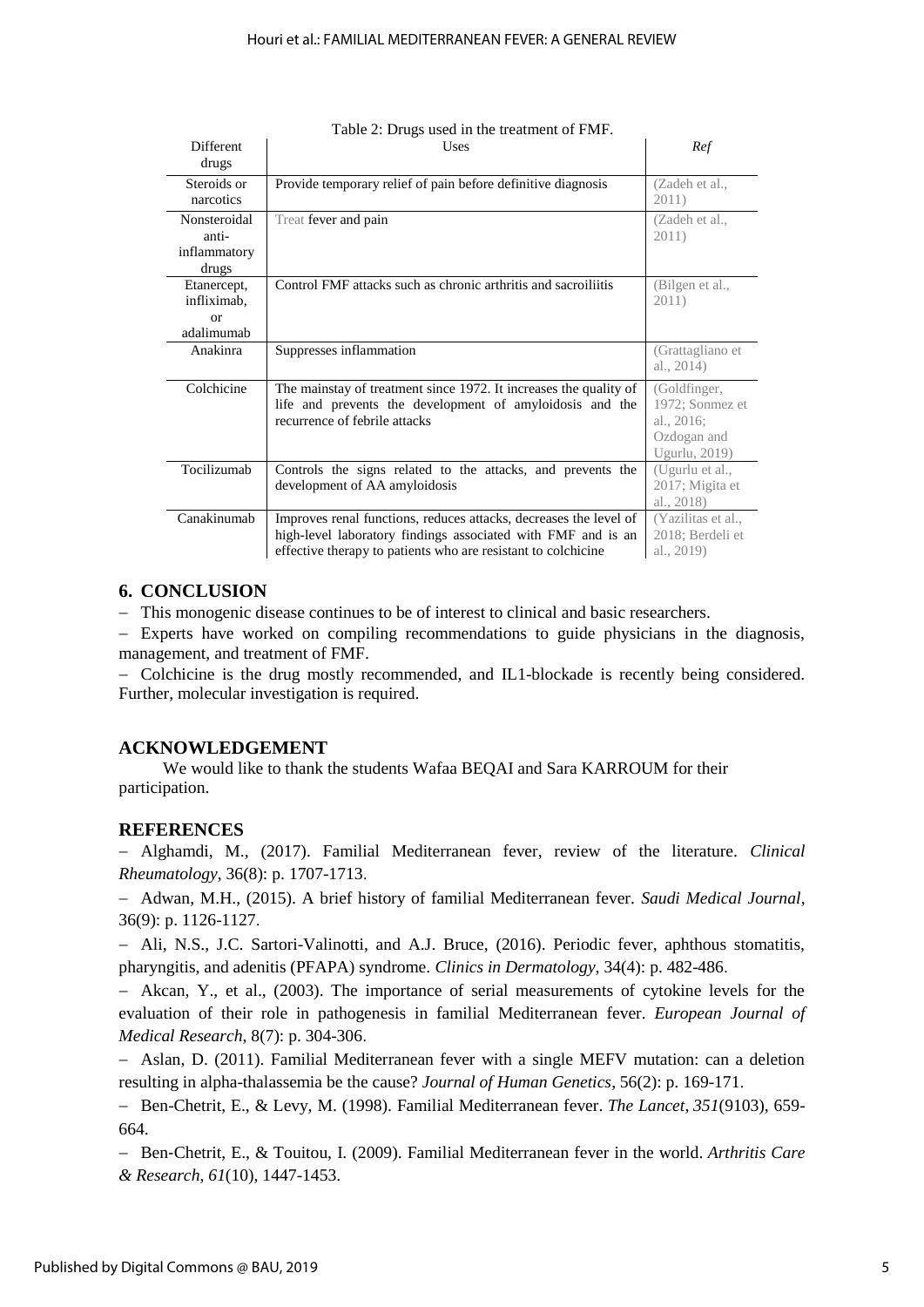Ben-Chetrit, E., & Backenroth, R. (2001). Amyloidosis induced, end stage renal disease in patients with familial Mediterranean fever is highly associated with point mutations in the MEFV gene. *Annals of the rheumatic diseases*, *60*(2), 146-149.

 Belkhir, R., et al., (2007). Treatment of familial Mediterranean fever with anakinra. *Annals of Internal Medicine*, 146(11): p. 825-826.

 Bilginer, Y., T. Akpolat, and S. Ozen, (2011). Renal amyloidosis in children. *Pediatric Nephrology,* 26(8), 1215-27.

- Booty, M.G., et al., (2009). Familial Mediterranean fever with a single MEFV mutation: where is the second hit? *Arthritis & Rheumatism: Official Journal of the American College of Rheumatology*, 60(6): p. 1851-61.

- Ben-Zvi, I., & Livneh, A. (2011). Chronic inflammation in FMF: markers, risk factors, outcomes and therapy. *Nature Reviews Rheumatology*, *7*(2), 105.

- Bilgen, S.A., et al., (2011). Effects of anti-tumor necrosis factor agents for familial mediterranean fever patients with chronic arthritis and/or sacroiliitis who were resistant to colchicine treatment. *JCR: Journal of Clinical Rheumatology*, *17*(7), 358-362.

- Berdeli et al., (2019). Treatment of familial Mediterranean fever with canakinumab in patients who are unresponsive to colchicine. *European journal of rheumatology*, 6(2): 85-88.

- Chae, J.J., et al., (2006). The B30.2 domain of pyrin, the familial Mediterranean fever protein, interacts directly with caspase-1 to modulate IL-1beta production. *Proceedings of the National Academy of Sciences*,103(26): p. 9982-9987.

 Chae, J.J., et al., (2011). Gain-of-function Pyrin mutations induce NLRP3 protein-independent interleukin-1beta activation and severe autoinflammation in mice. *Immunity*, 34(5): p. 755-768.

 Cattan, R., & Mamou, H. (1951). 14 Cases of periodic disease, 8 of which are complicated by kidney diseases. *Bulletins et memoires de la Societe medicale des hopitaux de Paris*, *67*(25-26), 1104-1107.

 Cefle, A., et al., (2005). A comparison of clinical findings of familial Mediterranean fever patients with and without amyloidosis. *Rheumatology International*, 25(6): p. 442-446.

 Chung, Y., et al., (2009). Critical regulation of early Th17 cell differentiation by interleukin-1 signaling. *Immunity*, 30(4): p. 576-587.

 Dember, L. M. (2006). Amyloidosis-associated kidney disease. *Journal of the American Society of Nephrology*, *17*(12), 3458-3471.

- Dinarello, C.A., et al., (1976). Effect of prophylactic colchicine therapy on leukocyte function in patients with familial Mediterranean fever. *Arthritis & Rheumatism: Official Journal of the American College of Rheumatology*, 19(3): p. 618-622.

 $-$  Dumas, A., et al., (2014). The inflammasome pyrin contributes to pertussis toxin-induced IL-1beta synthesis, neutrophil intravascular crawling and autoimmune encephalomyelitis. *PLoS pathogens*, 10(5).

 El-Shanti, H., Majeed, H. A., & El-Khateeb, M. (2006). Familial mediterranean fever in Arabs. *The Lancet*, *367*(9515), 1016-1024.

- El Hasbani, G., Jawad, A., & Uthman, I. (2019). Update on the management of colchicine resistant Familial Mediterranean Fever (FMF). *Orphanet Journal of Rare Diseases*, *14*(1), 224.

 Erken, E., Ozer, H. T., & Gunesacar, R. (2006). Plasma interleukin-10 and interleukin-12 levels in patients with familial Mediterranean fever. *Rheumatology international*, *26*(9), 862-864.

 French, F. M. F. (1997). Consorcium. *A candidate gene for Familial Mediterranean Fever. J Nat Genet*, *17*(1), 25-31.

 Goldfinger, S. E. (1972). Colchicine for familial Mediterranean fever. *The New England journal of medicine*, *287*(25), 1302.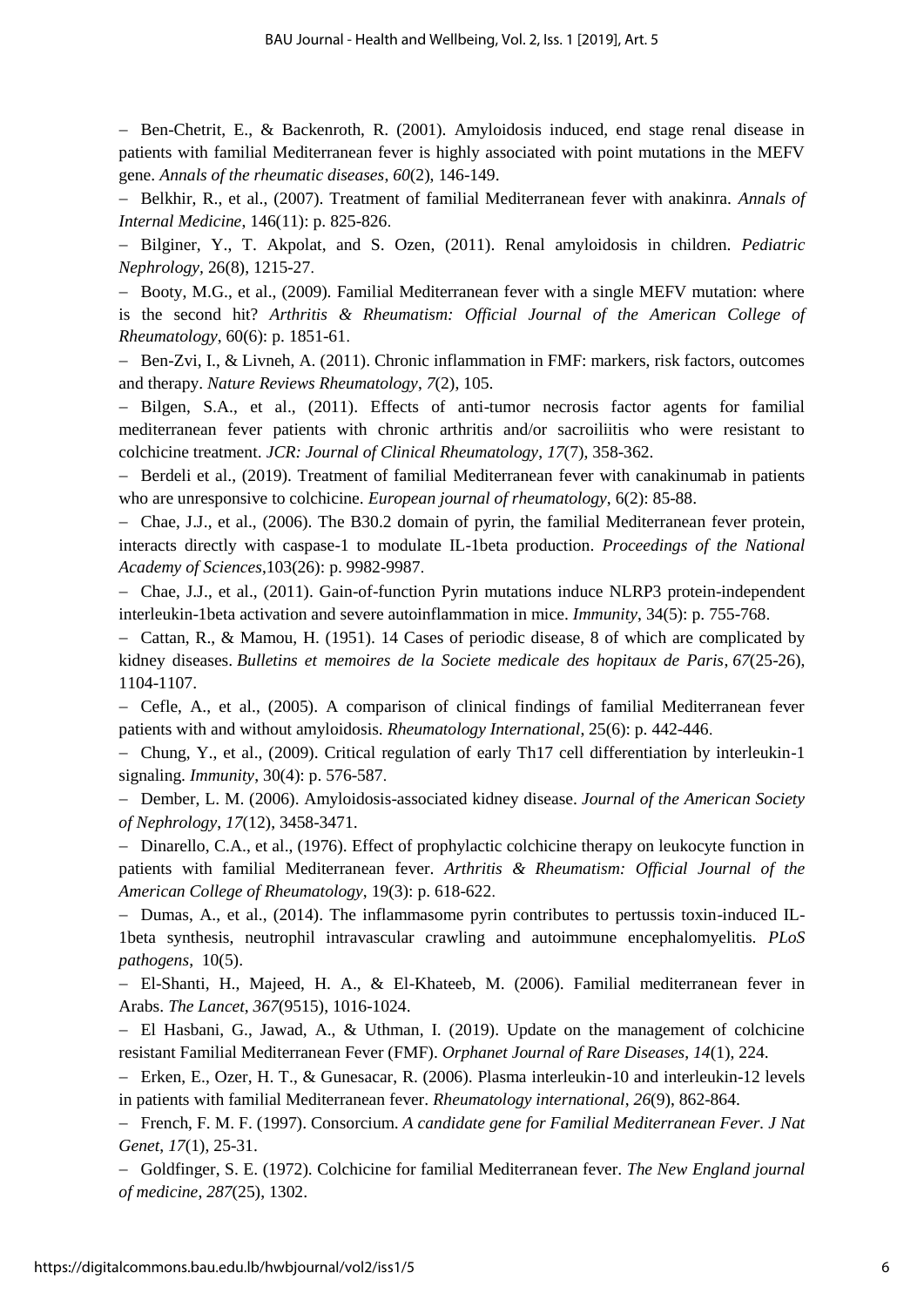Grattagliano, I., Bonfrate, L., Ruggiero, V., Scaccianoce, G., Palasciano, G., & Portincasa, P. (2014). Novel therapeutics for the treatment of familial Mediterranean fever: from colchicine to biologics. *Clinical Pharmacology & Therapeutics*, *95*(1), 89-97.

 $-$  Goldstein, R. C., & Schwabe, A. D. (1974). Prophylactic colchicine therapy in familial Mediterranean fever: a controlled, double-blind study. *Annals of Internal Medicine*, *81*(6), 792-794.

 Gang, N., Drenth, J. P., Langevitz, P., Zemer, D., Brezniak, N., Pras, M., & Livneh, A. (1999). Activation of the cytokine network in familial Mediterranean fever. *The Journal of Rheumatology*, *26*(4), 890-897.

 Giaglis, S., Papadopoulos, V., Kambas, K., Doumas, M., Tsironidou, V., Rafail, S., ... & Ritis, K. (2007). MEFV alterations and population genetics analysis in a large cohort of Greek patients with familial Mediterranean fever. *Clinical genetics*, *71*(5), 458-467.

 Gavrilin, M. A., Abdelaziz, D. H., Mostafa, M., Abdulrahman, B. A., Grandhi, J., Akhter, A., ... & Amer, A. O. (2012). Activation of the pyrin inflammasome by intracellular Burkholderia cenocepacia. *The Journal of Immunology*, *188*(7), 3469-3477.

 Gumucio, D. L., Diaz, A., Schaner, P., Richards, N., Babcock, C., Schaller, M., & Cesena, T. (2002). Fire and ICE: the role of pyrin domain-containing proteins in inflammation and apoptosis. *Clinical and experimental rheumatology*, *20*(4; SUPP/26), S-45-53.

 Heller, H., Sohar, E., & Sherf, L. (1958). Familial Mediterranean fever. *AMA Archives of Internal Medicine*, *102*(1), 50-71.

- Hartung, E. F. (1954). History of the use of colchicum and related medicaments in gout: with suggestions for further research. *Annals of the rheumatic diseases*, *13*(3), 190-200.

- Hesker, P. R., Nguyen, M., Kovarova, M., Ting, J. P. Y., & Koller, B. H. (2012). Genetic loss of murine pyrin, the Familial Mediterranean Fever protein, increases interleukin-1β levels. *PloS one*, *7*(11).

 Ishak, G. E., Khoury, N. J., Birjawi, G. A., El-Zein, Y. R., Naffaa, L. N., & Haddad, M. C. (2006). Imaging findings of familial Mediterranean fever. *Clinical imaging*, *30*(3), 153-159.

 Jamilloux, Y., Belot, A., Magnotti, F., Benezech, S., Gerfaud-Valentin, M., Bourdonnay, E., ... & Henry, T. (2018). Geoepidemiology and immunologic features of autoinflammatory diseases: a comprehensive review. *Clinical reviews in allergy & immunology*, *54*(3), 454-479.

 Janeway, T. C., & Mosenthal, H. O. (1908). An unusual paroxysmal syndrome, probably allied to recurrent vomiting: with a study of the nitrogen metabolism. *Archives of Internal Medicine*, *2*(3), 214-225.

 Jéru, I., Hentgen, V., Cochet, E., Duquesnoy, P., Le Borgne, G., Grimprel, E., ... & Amselem, S. (2013). The risk of familial Mediterranean fever in MEFV heterozygotes: a statistical approach. *PLoS One*, *8*(7).

 Kimura, K., Mizooka, M., Migita, K., Ishida, R., Matsumoto, M., Yamasaki, S., ... & Kobayashi, T. (2018). Five cases of familial Mediterranean fever in Japan: the relationship with MEFV mutations. *Internal Medicine*, 0057-17.

 Koné, I. P., Dubuc, M., Sportouch, J., Minodier, P., Garnier, J. M., & Touitou, I. (2000). Phenotype-genotype correlation in 91 patients with familial Mediterranean fever reveals a high frequency of cutaneomucous features. *Rheumatology (Oxford, England)*, *39*(11), 1275-1279.

- Kim, M. L., Chae, J. J., Park, Y. H., De Nardo, D., Stirzaker, R. A., Ko, H. J., ... & Roberts, A. W. (2015). Aberrant actin depolymerization triggers the pyrin inflammasome and autoinflammatory disease that is dependent on IL-18, not IL-1β. *Journal of Experimental Medicine*, *212*(6), 927-938.

- Koga, T., Migita, K., Sato, S., Umeda, M., Nonaka, F., Kawashiri, S. Y., ... & Origuchi, T. (2016). Multiple Serum Cytokine Profiling to Identify Combinational Diagnostic Biomarkers in Attacks of Familial Mediterranean fever. *Medicine*, *95*(16), e3449.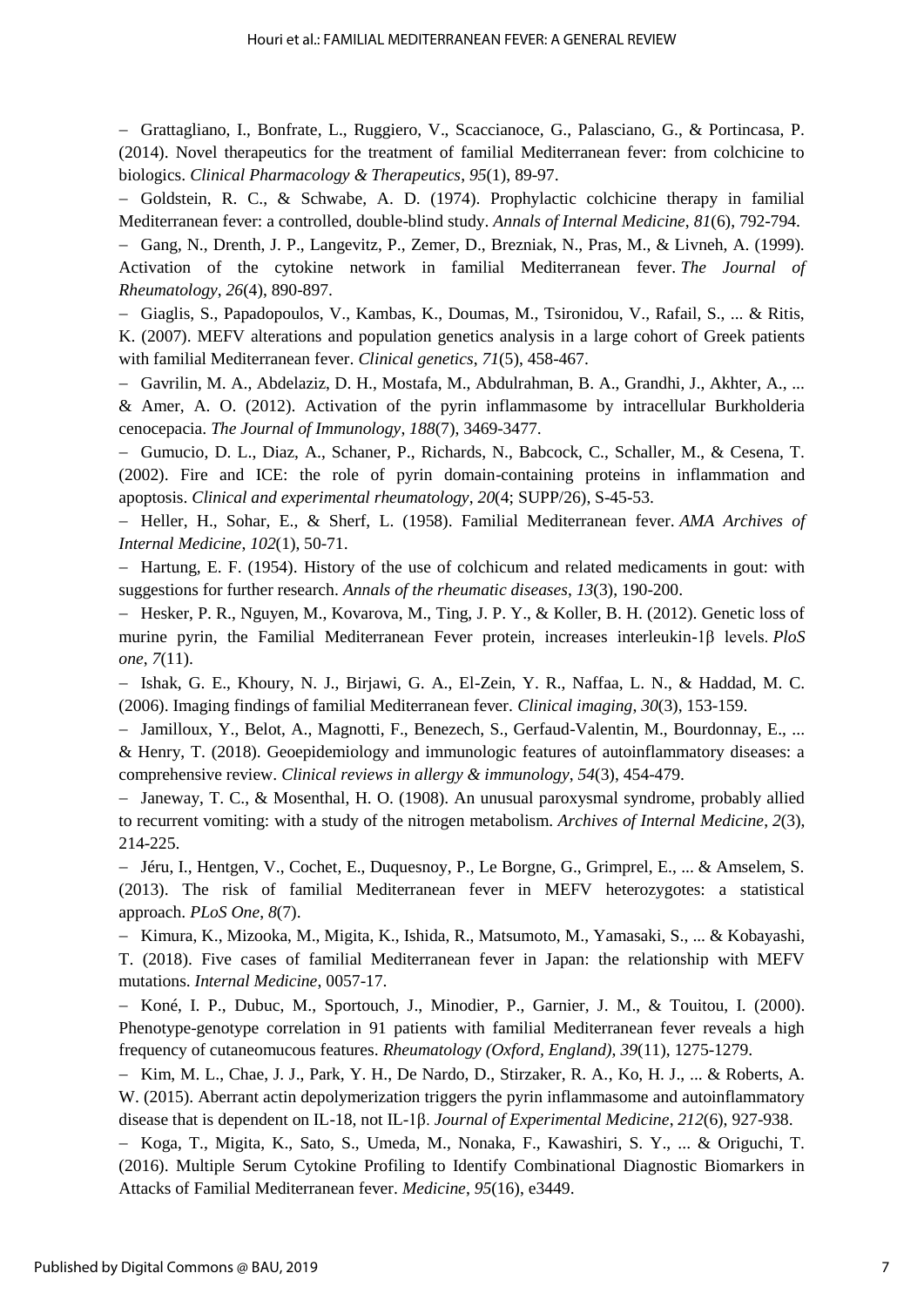$-$  Kucuksahin, O., et al., (2017). Incidence of sleep disturbances in patients with familial Mediterranean fever and the relation of sleep quality with disease activity. *International journal of rheumatic diseases*.

- Kimura, T., Jain, A., Choi, S. W., Mandell, M. A., Schroder, K., Johansen, T., & Deretic, V. (2015). TRIM-mediated precision autophagy targets cytoplasmic regulators of innate immunity. *Journal of cell biology*, *210*(6), 973-989.

 Lee, J. H., Kim, J. H., Shim, J. O., Lee, K. C., Lee, J. W., Lee, J. H., & Chae, J. J. (2016). Familial Mediterranean fever presenting as fever of unknown origin in Korea. *Korean journal of pediatrics*, *59*(Suppl 1), S53-56.

 Lofty, H. M., Marzouk, H., Farag, Y., Nabih, M., Khalifa, I. A., Mostafa, N., ... & El Garf, K. (2016). Serum amyloid a level in Egyptian children with familial Mediterranean fever. *International Journal of Rheumatology*.

 $-$  Martinon, F., Burns, K., & Tschopp, J. (2002). The inflammasome: a molecular platform triggering activation of inflammatory caspases and processing of proIL-β. *Molecular cell*, *10*(2), 417-426.

 Makay, B., Kiliçaslan, S. K., Anik, A., Bora, E., Bozkaya, Ö., Çankaya, T., & Ünsal, E. (2017). Assessment of sleep problems in children with familial Mediterranean fever. *International Journal of Rheumatic Diseases*, *20*(12), 2106-2112.

 Manukyan, G. P., Ghazaryan, K. A., Ktsoyan, Z. A., Tatyan, M. V., Khachatryan, Z. A., Hakobyan, G. S., ... & Aminov, R. I. (2008). Cytokine profile of Armenian patients with familial Mediterranean fever. *Clinical Biochemistry*, *41*(10-11), 920-922.

- Manukyan, G., & Aminov, R. (2016). Update on pyrin functions and mechanisms of familial Mediterranean fever. *Frontiers in Microbiology*, *7*, 456.

 $-$  Martinon, F., Hofmann, K., & Tschopp, J. (2001). The pyrin domain: a possible member of the death domain-fold family implicated in apoptosis and inflammation. *Current Biology*, *11*(4), R118- R120.

 Migita, K., Asano, T., Sato, S., Koga, T., Fujita, Y., & Kawakami, A. (2018). Familial Mediterranean fever: overview of pathogenesis, clinical features and management. *Immunological medicine*, *41*(2), 55-61.

- Ostring, G. T., & Singh-Grewal, D. (2016). Periodic fevers and autoinflammatory syndromes in childhood. *Journal of paediatrics and child health*, *52*(9), 865-871.

 Okutur, K., Seber, S., Oztekin, E., Bes, C., & Borlu, F. (2008). Recurrent pericarditis as the initial manifestation of Familial Mediterranean fever. *Medical Science Monitor*, *14*(12), CS139- CS141.

 Omenetti, A., Carta, S., Delfino, L., Martini, A., Gattorno, M., & Rubartelli, A. (2014). Increased NLRP3-dependent interleukin 1β secretion in patients with familial Mediterranean fever: correlation with MEFV genotype. *Annals of the rheumatic diseases*, *73*(2), 462-469.

 Ozdogan, H., & Ugurlu, S. (2019). Familial Mediterranean fever. *La Presse Médicale*, *48*(1), e61-e76.

- Pras, M. (1998). Familial Mediterranean fever: From the Clinical Syndrome to the Cloning of the Pyrin Gene: editorial review. *Scandinavian journal of rheumatology*, *27*(2), 92-97.

- Papin, S., Cuenin, S., Agostini, L., Martinon, F., Werner, S., Beer, H. D., ... & Tschopp, J. (2007). The SPRY domain of Pyrin, mutated in familial Mediterranean fever patients, interacts with inflammasome components and inhibits proIL-1 β processing. *Cell Death & Differentiation*, *14*(8), 1457-1466.

Reimann, H.A., (1951). Periodic disease. *Medicine*, 30(3), 219-45.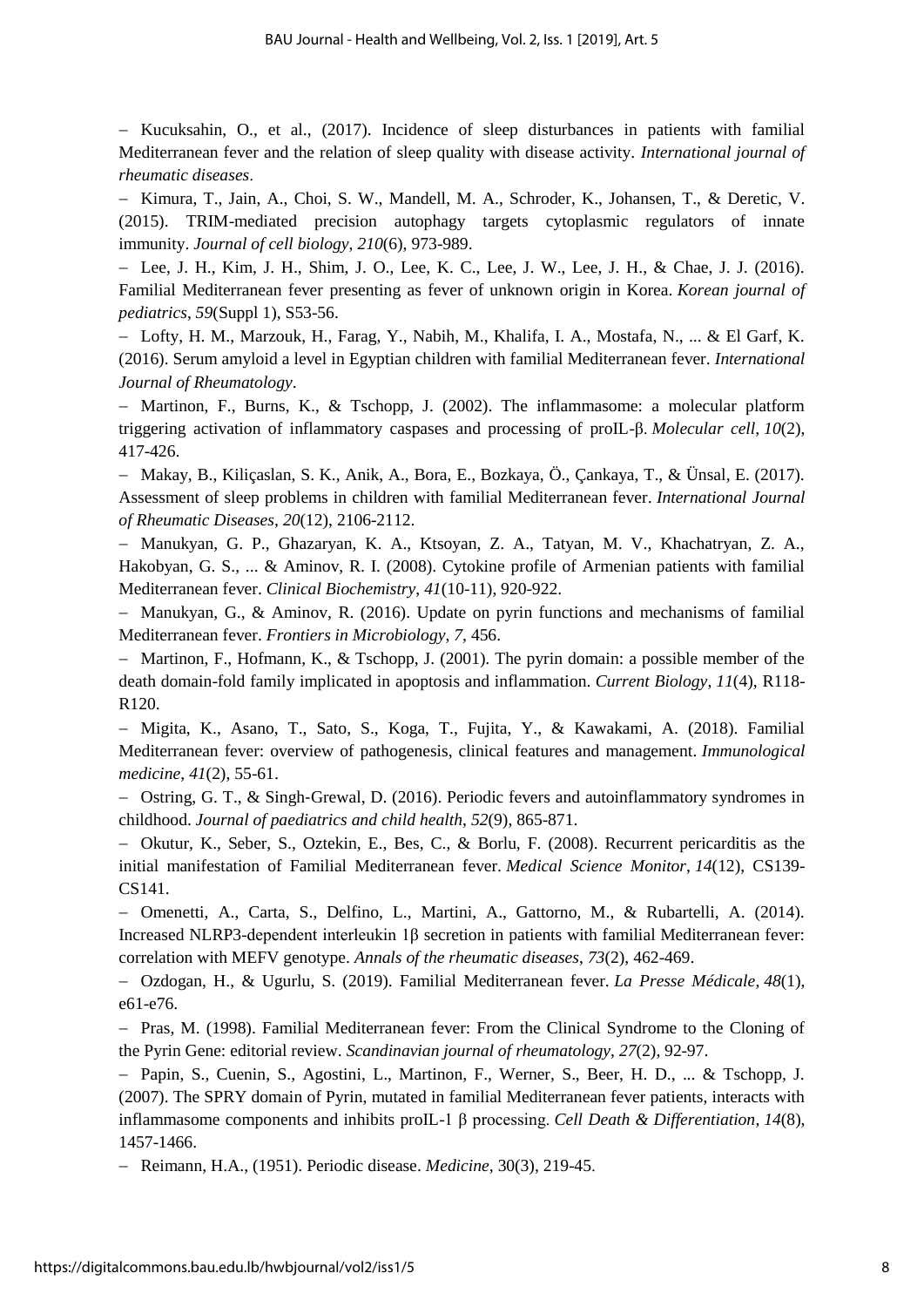Reimann, H. A. (1948). Periodic disease: a probable syndrome including periodic fever, benign paroxysmal peritonitis, cyclic neutropenia and intermittent arthralgia. *Journal of the American Medical Association*, *136*(4), 239-244.

- Richards, N., Schaner, P., Diaz, A., Stuckey, J., Shelden, E., Wadhwa, A., & Gumucio, D. L. (2001). Interaction between pyrin and the apoptotic speck protein (ASC) modulates ASC-induced apoptosis. *Journal of Biological Chemistry*, *276*(42), 39320-39329.

 Heilig, R., & Broz, P. (2018). Function and mechanism of the pyrin inflammasome. *European journal of immunology*, *48*(2), 230-238.

 Sönmez, H. E., Batu, E. D., & Özen, S. (2016). Familial Mediterranean fever: current perspectives. *Journal of inflammation research*, *9*, 13.

Siegal, S. (1945). Benign paroxysmal peritonitis. *Annals of internal medicine*, *23*(1), 1-21.

 Shohat, M., & Halpern, GJ. (2010). Gene Tests. Familial Mediterranean fever. Retrieved from: www.genetests.org. Accessed November 1.

- Sánchez, F. F., Martinez, M. V., Fernández, A. B., de Lara Martín, I., & Paya, I. E. (2015, January). Cardiac tamponade as first manifestation in Mediterranean fever with autosomal dominant form. In *Anales de pediatria (Barcelona, Spain: 2003)* (Vol. 82, No. 1, pp. e82-5).

 Shohat, M., & Halpern, G. J. (2011). Familial Mediterranean fever—a review. *Genetics in Medicine*, *13*(6), 487-498.

 Soriano, A., & Manna, R. (2012). Familial Mediterranean fever: new phenotypes. *Autoimmunity reviews*, *12*(1), 31-37.

- Seshadri, S., Duncan, M. D., Hart, J. M., Gavrilin, M. A., & Wewers, M. D. (2007). Pyrin levels in human monocytes and monocyte-derived macrophages regulate IL-1β processing and release. *The Journal of Immunology*, *179*(2), 1274-1281.

 Tuqan, N. A. (1958). Periodic disease: a clinicopathologic study. *Annals of internal medicine*, *49*(4), 885-899.

 International FMF Consortium. (1997). Ancient missense mutations in a new member of the RoRet gene family are likely to cause familial Mediterranean fever. *Cell*, *90*(4), 797-807.

 Tarantino, G., Esposito, S., Andreozzi, L., Bracci, B., D'Errico, F., & Rigante, D. (2016). Lung involvement in children with hereditary autoinflammatory disorders. *International journal of molecular sciences*, *17*(12), 2111.

 Tunca, M., Akar, S., Onen, F., Ozdogan, H., Kasapcopur, O., Yalcinkaya, F., ... & Arici, M. (2005). Familial Mediterranean fever (FMF) in Turkey: results of a nationwide multicenter study. *Medicine*, *84*(1), 1-11.

- Touitou, I. (2013). Inheritance of autoinflammatory diseases: shifting paradigms and nomenclature. *Journal of medical genetics*, *50*(6), 349-359.

 Ugurlu, S., Hacioglu, A., Adibnia, Y., Hamuryudan, V., & Ozdogan, H. (2017). Tocilizumab in the treatment of twelve cases with aa amyloidosis secondary to familial mediterranean fever. *Orphanet journal of rare diseases*, *12*(1), 105.

 Vajjhala, P. R., Kaiser, S., Smith, S. J., Ong, Q. R., Soh, S. L., Stacey, K. J., & Hill, J. M. (2014). Identification of multifaceted binding modes for pyrin and ASC pyrin domains gives insights into pyrin inflammasome assembly. *Journal of Biological Chemistry*, *289*(34), 23504- 23519.

 Varan, O., Kucuk, H., Babaoglu, H., Tecer, D., Atas, N., Bilici Salman, R., ... & Tufan, A. (2019). Chronic inflammation in adult familial Mediterranean fever patients: underlying causes and association with amyloidosis. *Scandinavian journal of rheumatology*, *48*(4), 315-319.

 Waite, A. L., Schaner, P., Hu, C., Richards, N., Balci-Peynircioglu, B., Hong, A., ... & Gumucio, D. L. (2009). Pyrin and ASC co-localize to cellular sites that are rich in polymerizing actin. *Experimental Biology and Medicine*, *234*(1), 40-52.